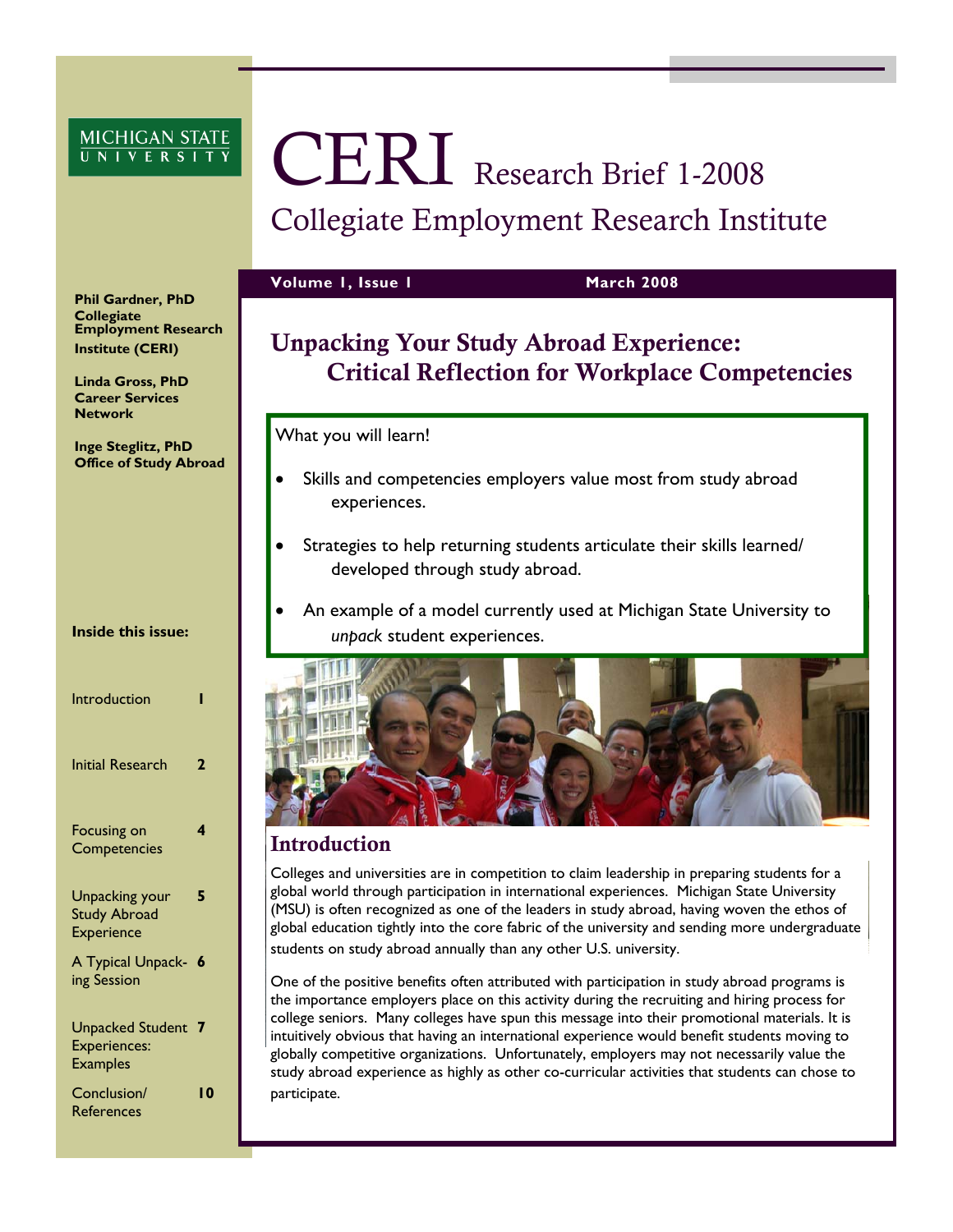We began looking at this issue in 1998, when the Dean of International Studies and Programs at MSU asked CERI to incorporate questions on the value of the study abroad experience in our research with employers. Over the next several years we included questions about the relevancy of study abroad in our employer surveys on college employment. The results were not encouraging as employers placed low importance on study abroad compared to other activities. What we did learn was that students were not articulating their international experiences in ways that had meaning for employers. Study abroad has value to employers but students have to *unpack* or critically reflect on their international academic experiences and reframe their stories in the context of the workplace.

This brief shares the findings from our early research and how it led to the development and delivery of our *Unpacking Your Study Abroad Experiences* seminars for returning study abroad participants. The process we use is highlighted and we share some of the stories we have unpacked to illustrate the reframing of their experiences during the briefing. We provide tools for students to use in unpacking their experience as well as tips on marketing their experience in a more effective way.

# Initial Research

*"Clearly, employers placed a great deal of importance on work related experiences…."*  Our early questions probed the value employers placed on study abroad and their understanding of the types of international learning programs available to students. Approximately 20% to 25% of those who responded to these initial inquiries in some fashion valued study abroad. Generally their companies could be described as large multinational firms. Yet, it was clear from their comments that employers possessed little knowledge of what study abroad was all about. Many of them mentioned that study abroad was not available to them during their undergraduate days or they were not aware these programs existed.

Even though we could take some solace that one-fifth of employers embraced study abroad, the information we had did not tell us very much about how employers weigh the study abroad experience in their evaluation of candidates during the interview process. We designed a question for our 1999 survey that asked employers to indicate the level of importance they placed on activities listed on a candidate's resume during their selection of candidates for on-campus interviews. Based on the responses from 327 employers, study abroad was moderately important to 34% of the respondents and highly important to only 5%. Slightly more than 60% placed little importance on the experience. Clearly, employers placed a great deal of importance on work related experiences over other types of activities as indicated in the following table.

Table 1. Employer Ratings on Importance for Selected Student Engagement, Including Study Abroad, in Reviewing Resumes in 1999 (% employers rated) N=327

| <b>Co-curricular Activity</b>             | Little importance<br>$(1-2)$ | Some to moderate im-<br>portance (3-4) | <b>Great Deal of Impor-</b><br>tance(5) |
|-------------------------------------------|------------------------------|----------------------------------------|-----------------------------------------|
| <b>Summer Work (career</b>                |                              |                                        |                                         |
| related)                                  |                              | 17                                     | 81                                      |
| Internship                                | 4                            | 27                                     | 69                                      |
| $Co$ -op                                  | 8                            | 29                                     | 63                                      |
| <b>Student Organization</b><br>Membership |                              | 59                                     | 34                                      |
| <b>Community Service</b>                  | ۱6                           | 68                                     | ۱6                                      |
| <b>Study Abroad</b>                       | 61                           | 34                                     |                                         |

**\*measured on a 5-point scale 1: Little Importance to 5:Great Deal of Importance**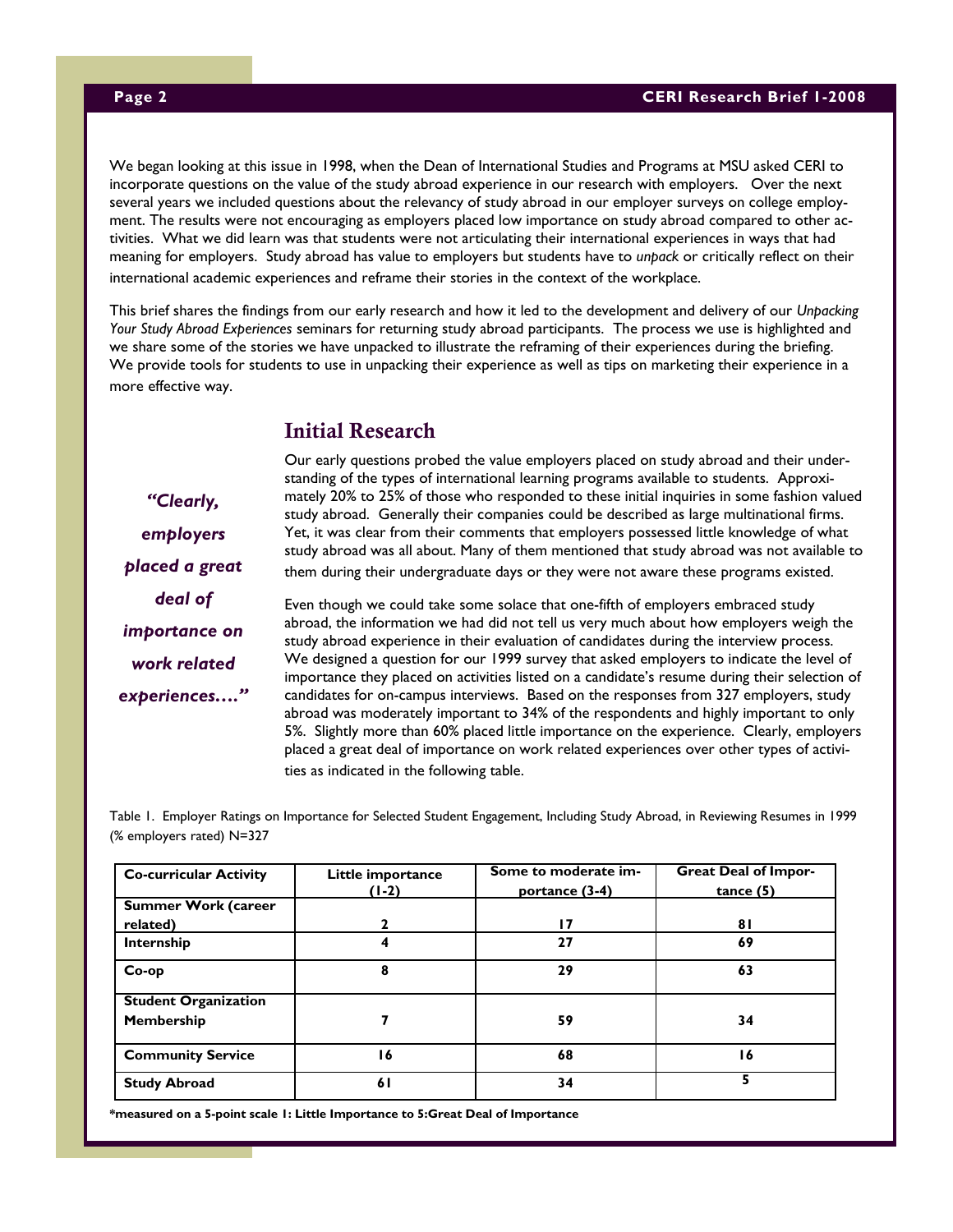After discussing the results presented in the previous table, an argument was made that the study abroad experience would be more relevant and revealing in the interview than on the resume. We agreed to broaden the question in 2000; asking employers to rate the importance of selected student activities during the entire recruiting process that would include pre-interview selection from resumes through the candidate's interview. We also added additional activities to our list, specifically leadership and athletic participation. The results from 320 employers were nearly identical as the results reported the previous question year. Study abroad just did not generate a lot of traction from employers. This was a curious finding when juxtaposed against the rapidly expanding global economy.

**Co-curricular Activities Little importance Some to moderate importance (3-4) Great Deal of Importance (5) Career related work (other than internships and co-op) 2 16 82 Internship 6 33 61 Co-op 14 37 48 Leadership in an organization 7 53 40 Student organizational membership 6 66 28 Community Service 13 71 16 Diversity Training 22 62 16 Athletic Participation 42 52 6 Study Abroad 57 40 3**

Table 2. Employer Rating of Importance of Selected Student Engagement, including Study Abroad, During Resume Review and Interviews in 2000 (% employers ranked) N=320

**\*measured on a 5-point scale 1: Little Importance to 5:Great Deal of Importance** 

In subsequent informal focus groups with employers we explored the factors that may be behind the appearance that study abroad just does not resonate as a useful experience in identifying qualified candidates. The conversations settled around three major themes: lack of awareness, academic tourism, and the inability to articulate experience toward the workplace.

Many recruiters could not frame the study abroad experience against the other co-curricular activities students may elect to engage in while in college simply because they had no exposure to study abroad programs as undergraduates. Nearly all recruiters pursued an internship and participated in student organizations as an undergraduate and could draw upon their experiences to relate to the students they were interviewing. However, for older recruiters, study abroad programs did not exist when they were in school and for many younger recruiters, study abroad programs were not prominently promoted by their institution (or they did not take the time to seek out international study programs). In the future we can expect a much higher awareness when today's graduates with global experiences take over recruiting functions in their organizations.

The impression recruiters often gain from hearing students describe their study abroad experience can best be summed up as "academic tourism." Students' presentations are like a travel logs: highlighting the cool places they visited with a little academic work thrown into the mix. Employers often take away from the interview the impression that the study abroad was a lot of fun, but contained little substance. The inability to translate the study abroad experience into a framework recognizable to employers brings us to a third point.

*"In what ways will your experience abroad add value to my company?"*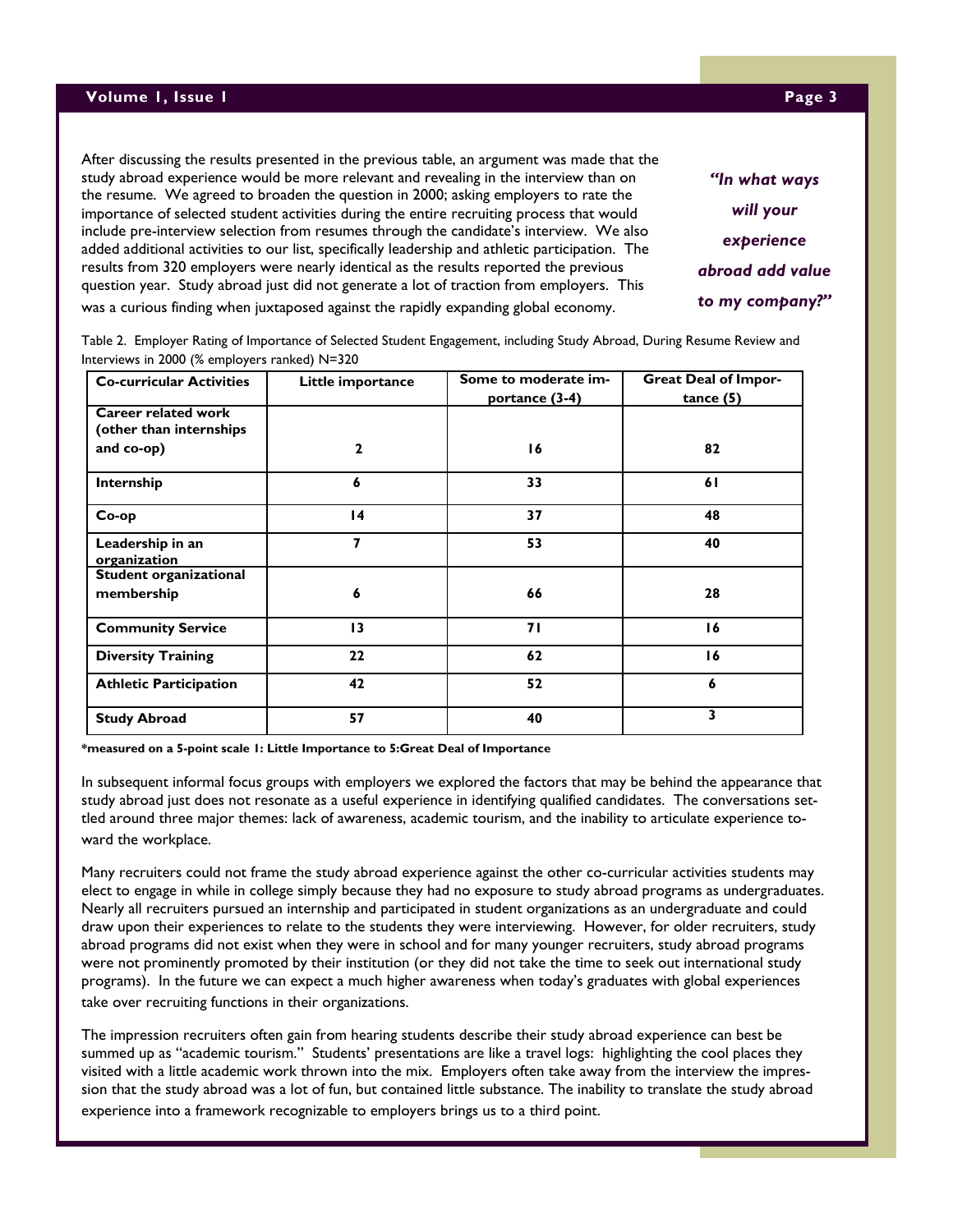# **Page 4 CERI Research Brief 1-2008**

Students were unable to give meaning to their experience in a way that employers could identify. From the array of experiences students have by graduation, employers want to know how these experiences have contributed to the development of skills and competencies in the work place. A typical question an employer might choose to ask a student is "In what ways will your experience abroad add value to my company?" Students have given very little thought to how their study abroad has shaped and prepared them for the world of work. In other words, graduating seniors have flunked one of their most important exams – the hiring interview because they were not prepared with appropriate examples of skills required from their international experiences.

### **Competencies/Skills Associated with International Experiences Gained While an Undergraduate that Employers Could Select From**

Ability to work independently

Adapting to situations of change

Allocating time effectively

Applying information to new or broader contexts

Assessing impacts of decisions

Being dependable

Communicating ideas in a manner that gains acceptance/agreement

Conceptualizing a future for oneself/organization

Conveying ideas verbally

Gaining new knowledge from experiences

Identifying new problems/alternative solutions

Identifying creative possibilities/solutions

Identifying social/political implications of decisions

Interacting with people who hold different interests, values, or perspectives

Resourceful in accomplishing assignments

Setting priorities

Understanding cultural differences in the workplace

Undertaking tasks that are unfamiliar/risky

Working effectively with co-workers

# **Focusing on Competencies**

We stepped back and reexamined how we were determining the value of study abroad to employers. Our discussions with employers revealed that study abroad was valued and that in several ways could contribute to a highly qualified candidate and successful employee. These contributions centered on behaviors and competencies gained from the experience; not the experience itself. In 2003, we quickly drew up a list of 12 words and phrases that we believed captured the behaviors and competencies that could be enhanced by a study abroad experience. A question was crafted for inclusion in our annual employer survey.

The question to employers was framed differently than in our earlier surveys. They were asked to identify those traits that differentiated recent hires with international study or international internship experience from recent hires that did not have these experiences. Of the 376 employers who responded to the survey, 350 selected at least one trait from the list. The results showed a modest separation of recent hires with international experiences on a small group of traits. When we approached employers to confirm the finding they hesitated in validating the results. We had fallen into the same trap as our students. We had either used academic words and phrases or phrases that were too ambiguous to be meaningful in the workplace.

We continued to pursue this approach by working with employers to develop a list of traits and competencies that accurately reflected how the skills were defined in the workplace. Some of our original terms had to be broken in to multiple traits; critical thinking and communication serve as examples. At the conclusion of this exercise we had generated a list of 20 traits and competencies as listed in the accompanying sidebar. In our 2004 survey we repeated the question asking employers to identify those traits where recent hires with international experience stood out. Approximately 450 employers selected at least one descriptor; the majority selected three descriptors. This time the results produced a meaningful separation between those recent hires with international experience and those with no such experience.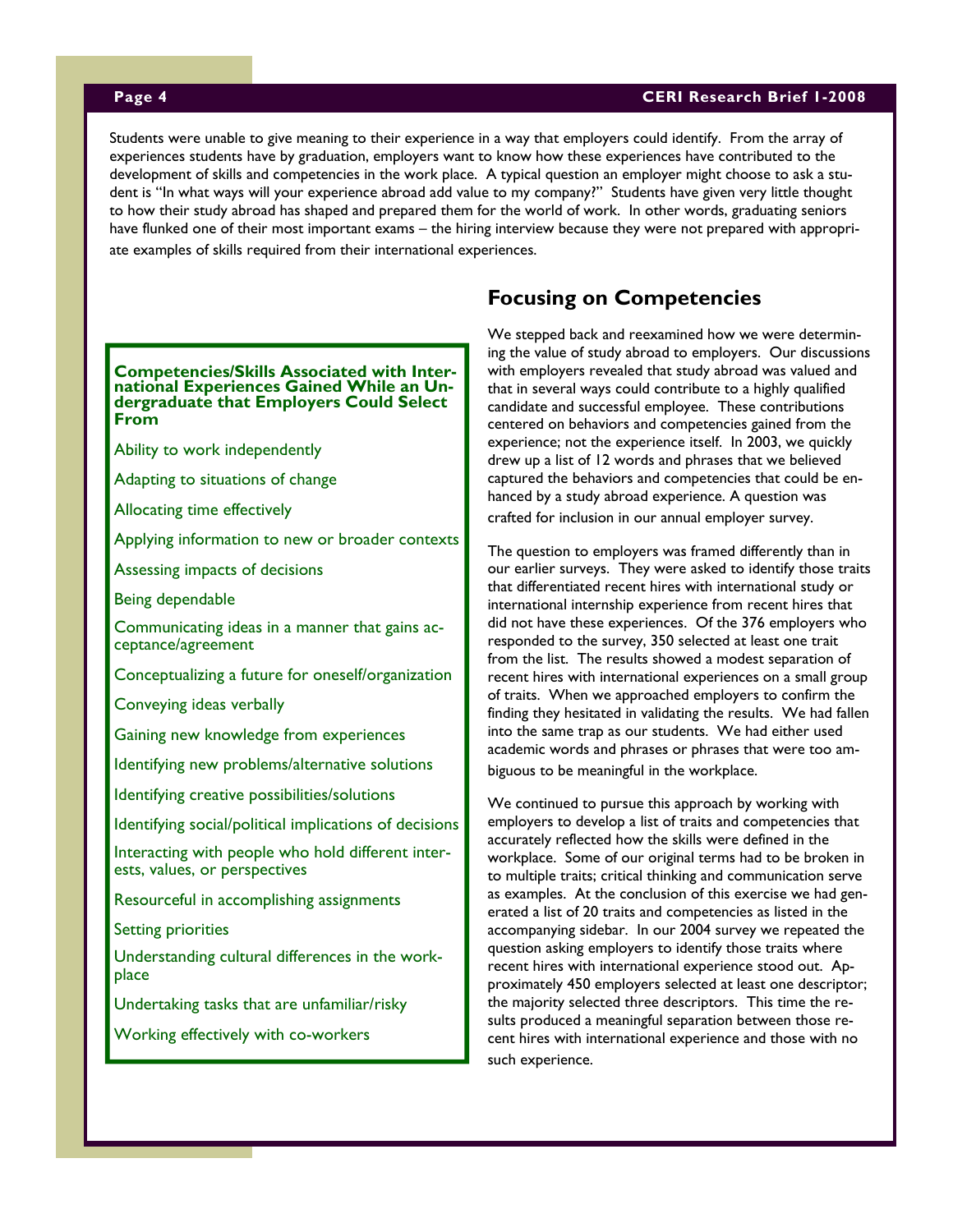## **Volume 1, Issue 1 Page 5**

Grouping the traits through factor analysis and correlations, the first group of traits showed the tightest relationship between items. Three traits were selected by more than 50% of the employers and one, gaining new knowledge from experiences, was picked by 45% of the employers. Traits in this group included:

- *Interacting with people who hold different interests, values, or perspectives*
- *Understanding cultural differences in the workplace*
- *Adapting to situations of change*
- *Gaining new knowledge from experiences*

A second group of traits emerged, receiving support from 35% to 40% of the responding employers. Employers still recognized that recent hires with international experiences excelled beyond their peers in these areas:

- *Ability to work independently*
- *Undertaking task that are unfamiliar/risky*
- *Applying information in new or broader contexts*
- *Identifying new problems/solutions to problems*
- *Working effectively with co-workers*

Employers recognized that a study abroad experience could influence the development of all twenty skills and competencies listed. However, when the percentage dropped below 30%, we found it was harder to attribute study abroad as the sole contributor to the development of that trait. The remaining eleven traits received from 11% (conceptualizing a future for oneself/organization) to 30% (identifying social and political implications of decisions) support from employers. We decided to focus our attention on the leading traits, being aware that an individual student's international experience may contribute to the other competencies as well.

Employers reacted positively to this list. They cautioned that simply going abroad did not guarantee that these skills or competencies were actually utilized and developed. This is a similar point that employers say about internships. The value of study abroad depends on how well the student can reflect on his or her experience. Then they must successfully articulate to the employer the skills gained and how these skills/competencies can apply in the workplace. The results from the final survey and these employer comments prompted us to design a reentry program, now called *Unpacking Your Study Abroad Experience*, that provided a venue for students to reevaluate their experiences from the perspective of the workplace.

# **Unpacking Your Study Abroad Experience**

**Theoretical Underpinnings.** Our thinking is guided by an eclectic assortment of social and experiential learning theories. (Bandura, 1986, Wenger, 1999, Kolb, 1984; Chickering, 1969, 1997; Knefelcamp, 2000; Eyler, Giles, Schmiede; 1996)

*"The value of study abroad depends on how well the student can reflect on* 

*his or her* 

*experience"* 



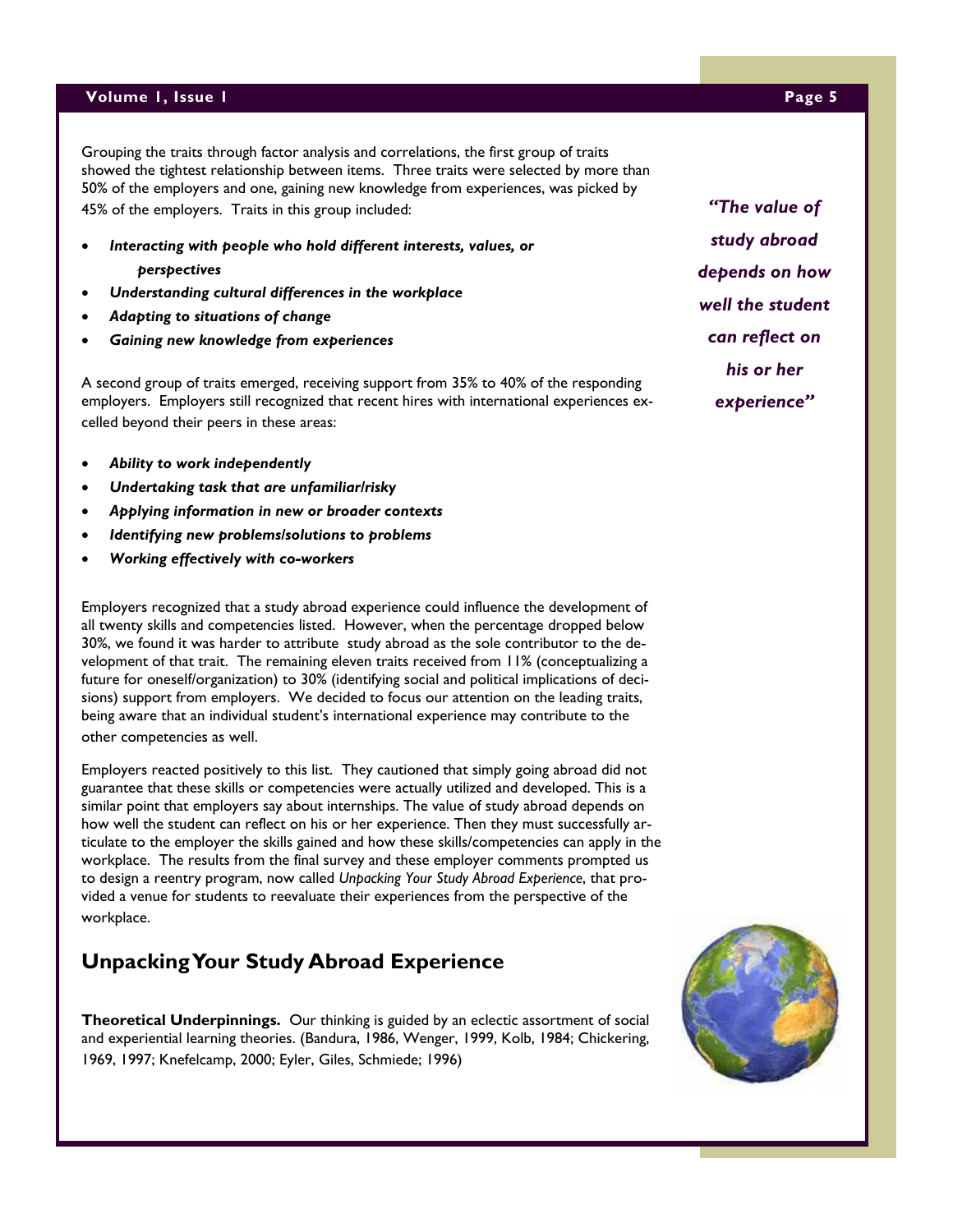dura's concept of self-efficacy, which refers to an individual's confidence in his/her ability to negotiate the challenges inherent in the larger social world. Study abroad experiences provide a variety of challenges which students must negotiate from public transportation systems, markets, menus and pharmacies to higher order things like language, customs, cultural norms and, of course their academic coursework. One of the reasons experiential learning in study abroad is so powerful is that it engages all four sources through which Bandura suggests self-efficacy expectations are learned: who at the some point  $\alpha$  some point,  $\alpha$  some point,  $\alpha$ We draw mainly from social learning theory which is based on the premise that the interaction between environment, behavior and the person's psychological processes effect learning and identity. Of particular interest is Ban-

- Performance accomplishments (learning by doing, mastery)
- **Vicarious learning or modeling (watching others perform);** 
	- **Verbal persuasion, for example, encouragement and support from others (or lectures from their professor)**
	- **Physiological arousal; for example, the anxiety that arises in connection with the behavior. (As in the first few days of cultural immersion and the students' consciousness that they** *have to behave differently and learn* **new things to get what they need.)**

Learning by doing is one of the most powerful means by which students acquire new knowledge and master skill development (Bandura, 1986). Study abroad programs are inherently experiential, even if the academic portion of the program is entirely lecture. Studying abroad intensifies learning in context as students must adapt to new cultural realities, implicitly or explicitly. Returning students often talk about how they adapted to unfamiliar, and in some cases, uncomfortable situations while abroad as they learned to master new living environments. However, in discussions with students we often observed them compartmentalizing their academic and non-academic experiences. While this is rather typical of many college students, it seemed even more surprising among study abroad participants based on the integrated and immersive contexts in which they live and learn abroad. In our initial conversations with students we found that many have little more than a surface consciousness of their learning, i.e. "I learned something," but relatively few can articulate the knowledge, skills and abilities they gained, let alone demonstrate how they are transferable to other settings.

Ideally, study abroad programs integrate experiential pedagogy with purposeful reflection to capitalize on the unique cultural learning laboratory in country. Reflective learning exercises are common among study abroad programs, both structured and unstructured. The use of journals, blogs, reflective papers and group discussions permeate some of the best instructional design we have in our collegiate programs. However, as wonderful as these tools are, and as well intentioned as instructors can be, students often fake reflection as a necessary step in achieving a grade. Ask any group of students whether they have ever faked a journal entry or wrote something they thought their professor would like in a reflective paper; you'll get a majority of hands going up throughout the audience. Challenged by the feedback from employers and students struggling to integrate and articulate their experiences to skills, we built on the desire of many study abroad returnees to talk about their life abroad by designing an optional workshop outside the curriculum to "unpack" their experiences.

We set out to accomplish three main objectives in unpacking. First, to help students make critical connections between their learning experiences abroad, both inside and outside the classroom, in the context of career preparation. Second, to challenge the meaningfulness of their study abroad experience by probing deeper in to the ways it may have helped them develop academically, culturally, professionally, and personally. Finally, to help them find confident ways to articulate the skills and knowledge they developed through study abroad more effectively.

**A Typical Unpacking Session.** The workshop is offered twice each semester on a regular basis and when requested by a faculty leader. Designed to last two hours, there are four segments to the workshop: importance of skills and competencies to employers, doing authentic reflective practice, debriefing the unpacking exercises, and a wrap-up exercise.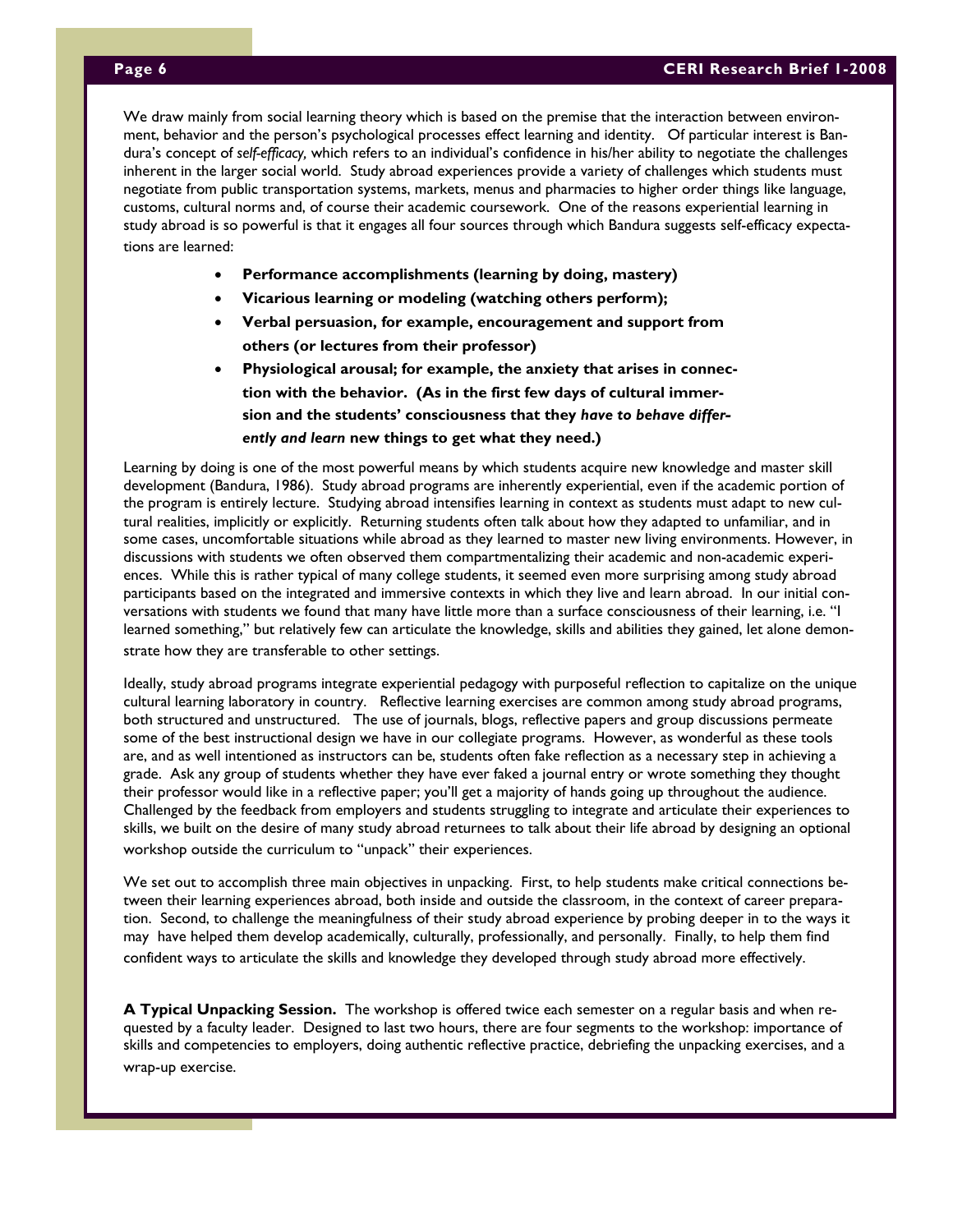The workshop opens with a short 15 to 20 minute discussion of the skills and competencies sought in candidates seeking employment. The key skills are defined in the context of the workplace. Then the skills and competencies that are closely associated with study abroad are introduced. By introducing the skills and competencies early, we shift the focus away from the academic confines of campus to the world of work. Realizing that many of the students who attend expect to attend graduate or professional school at some point, we have also established a second frame of reference and that is the self-statement commonly used in graduate school admissions.

A brief overview (10 minutes) of authentic reflective practice is covered prior to entering into the unpacking exercises. Students are provided with suggestions for doing real, not faked, reflection. We then chose one to two student volunteers to partake in a debriefing (unpacking) of their experience. We have a general idea of the types of study abroad experiences that students bring to the workshops through introductions at the beginning of the session. We try to select someone who has had a full semester away or an international internship for the first exercise because it allows us to draw out more of the skills and competencies. We have found that short, faculty lead study experiences require more effort to get students to articulate their experience; unfortunately some have very little to say. We try to do unpacking interviews with at least two student volunteers from the audience each session. A second unpacking depends on how long the first exercise takes (We usually expect the first one to last 30 minutes.) For our second volunteer, we try to select someone from a different type of study abroad program or a student who expects to matriculate to graduate school.

Our unpacking interviews are focused on making connections to the student's stated career goals or interests. By the end of their interview, they typically have a list of bullet points describing knowledge and skills gained that they can incorporate into a resume or a personal statement. Each interview is different, customized to help the student think about their experience in new ways and especially toward their intended career trajectory. The goal is to probe for depth (and a little discomfort) to help the student increase conscious learning, transferable skill awareness, and have the means to articulate it with concrete examples they can use in interviews with employers.

During the final 30 minutes, we direct students in an exercise that allows them to unpack one of their peers. This exercise gives the students practice in mimicking the reflective steps introduced by the exercise leader. The final 15 minutes stresses the different ways to present the skills and competencies in resumes and interviews. Throughout the unpacking exercised we have shown how the competencies can be introduced as bullet points on resumes to stories told during the interview. We leave the students contact information for career advisors who have been trained to help students unpack and encourage them to make appointments when they begin their job search or applications to graduate school.

### **Unpacked Student Experiences: Examples**

Students are notorious for compartmentalizing experiences; keeping academics in one box, co-curricular experiences in separate boxes, and social life in yet another. Our conversation with *Alex* (alias) began with a vibrant description of the social life in Rome, but we soon found a more compelling story. Alex was a junior general business management major who opted to study abroad in Italy and Cannes for the summer with an MSU led program in advertising and public relations to fill out his electives needed to graduate. The program started in Rome studying European advertising and ended at an international advertising festival in Cannes. He was the only male in the group of 25 and the only one without an advertising background. The class was structured into small groups; each group was to do a advertising project that would develop an effective ad campaign for an Italian audience. His initial response about the quality of his program was rather negative: he felt he got very little out of it that would help him in his career.

Alex had a lot to say about the group project. The trouble started immediately. His group project partners argued and bickered about whose idea was better. He thought he was at a little disadvantage because he really didn't have a background in advertising. As the bickering continued and time was becoming precious, Alex took it upon himself to take control of the group and instill some order and planning. He began mediating some of the conflicts, drawing attention back to the specifications in the assignment outline. Through his leadership, an idea and project plan were decided upon and tasks assigned to each member. He monitored the project's progress making sure each member stayed on their assignment. The group did well in producing a quality final product. Alex expressed regret that it wasn't a business project that would count. That statement needed to be challenged. We turned the tables a bit on Alex and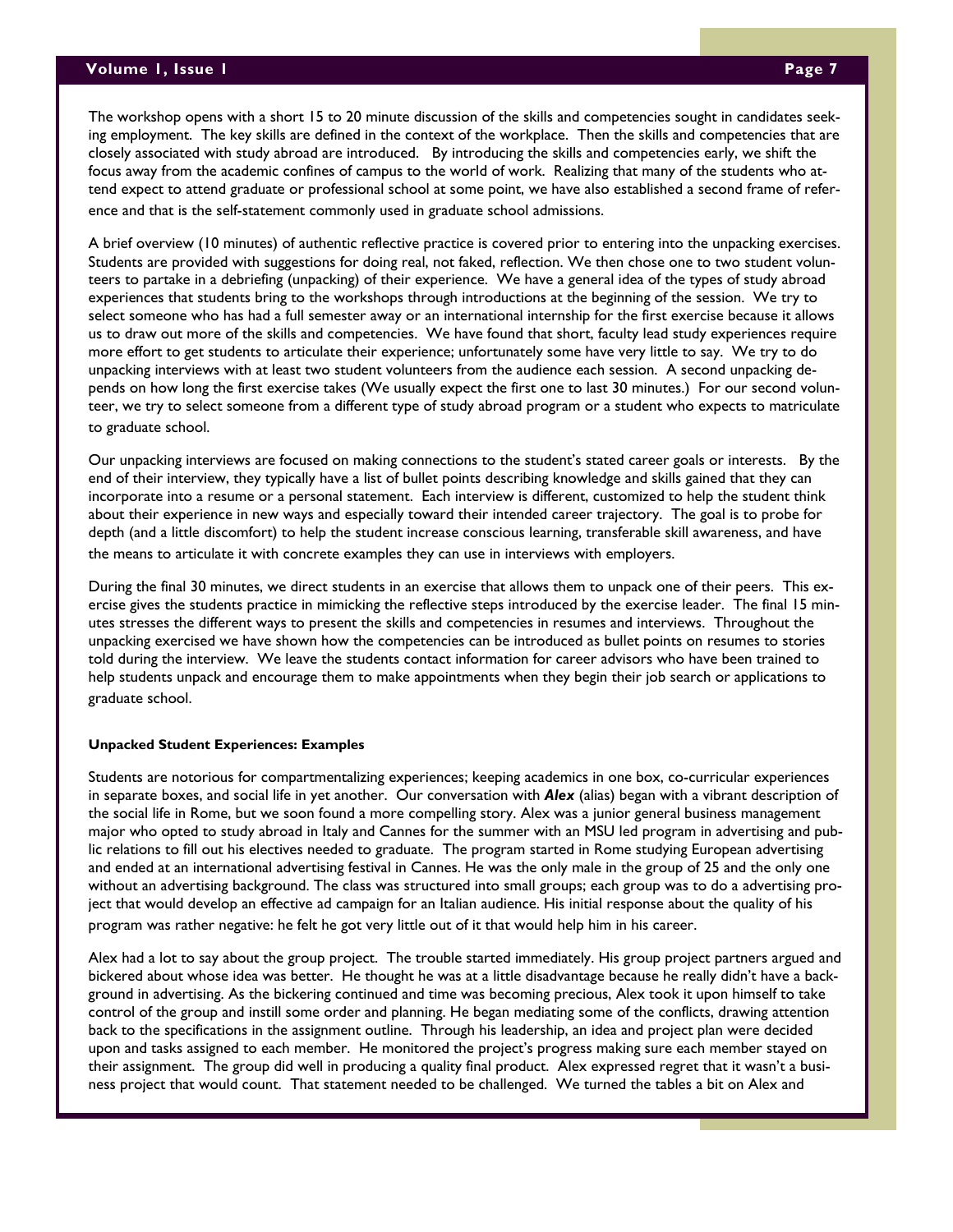asked "If you saw someone from a different discipline work with a team of experts, earn their trust, guide them through a process of creative decision making, manage deadlines and specifications for a project that was completed in a quality way on time, what would you call that person?" Alex looked at us kind of blankly. It just took two words to prompt his realization "A manager."

Clearly, Alex developed skills that could easily be reflected and valued by employers on his resume:

- *Lead a project team of advertising students in developing an ad campaign*
- *Mediated creative differences between team members*
- *Managed project objectives and work assignments to successfully meet deadlines.*

As good as those bullets are, Alex and his team missed out on some critical opportunities for cultural learning to enhance the quality of their project. When Alex was asked how the group went about gauging the effectiveness of their product for the Italian market, they simply relied on their professor's assessment and the advertising they saw in class. Although the group went out every night to a local bar where 20 and 30 year old Europeans hung out, they did not once solicit the opinions of any their European counterparts. Nor did they really pay attention to advertising on Italian television or other media. They totally separated their academic exercises from the social and cultural aspects of their trip.

Although some students quickly adapt to their cultural surroundings and grasp the cultural differences in their learning; too often they find it harder to identify and clarify the professional skill sets they have developed while abroad. *Marissa* studied educational systems in South Africa with an intended career in secondary education. During the course of her study abroad program she had the opportunity to do a practicum at a recently integrated Zulu-Afrikaner school. At the outset of the unpacking interview, Marissa was skeptical about the process because "things were so different there." Through the debriefing, Marissa noted the wide cultural gaps between the two groups. She noted that many Zulu students were having difficulty transitioning to the teaching methods at the predominantly Afrikaner school. Her assignment was to work with Zulu students in a supplementary program to assist them in catching up. Marissa had some remarkable challenges. She couldn't rely on what she had planned to do because resources she had expected were not there. She had to quickly adapt and restructure her plans. Some of the first things she tried didn't work that well culturally with her students, so she had to readjust her teaching methods. She explained that she came up with different tutorials and games to assist Zulu students in their classroom learning. The most significant thing Marissa said she learned through her experience was a greater understanding of the teaching issues in post-Apartheid South Africa. When we tried to extract the transferable teaching skills she used in South Africa, she flatly responded, "I told you, nothing there is relevant to teaching here (U.S.)." We were astonished, as was most of the audience who could see the skill connections clearly. Marissa had given examples of skills in understanding cultural differences, needs assessment, critical thinking, problem-solving, motivating others and innovating in the face of scarce resources.

We challenged her by asking, "So, if you were working in a mixed classroom of students in the U.S. with students from different national or ethnic backgrounds and income levels, might you not also use some the skills you used in South Africa?" And suddenly, Marissa had that *ah ha moment* of new realization. We crafted her responses in to resume bullet points:

- *Assessed differences student learning needs in diverse cultural contexts*
- *Developed adaptive strategies to maximize learning with limited resources*
- *Designed tutorials, skill building exercises and learning games to increase student performance.*

Behind each bullet point was a story Marissa had shared during her unpacking interview. Ideally resume bullets are designed to provoke a question from an employer to give the student a stage for an example of that skill in action. As Marissa left you could see her rethinking her study abroad experience in new ways as she prepared for her teaching interviews.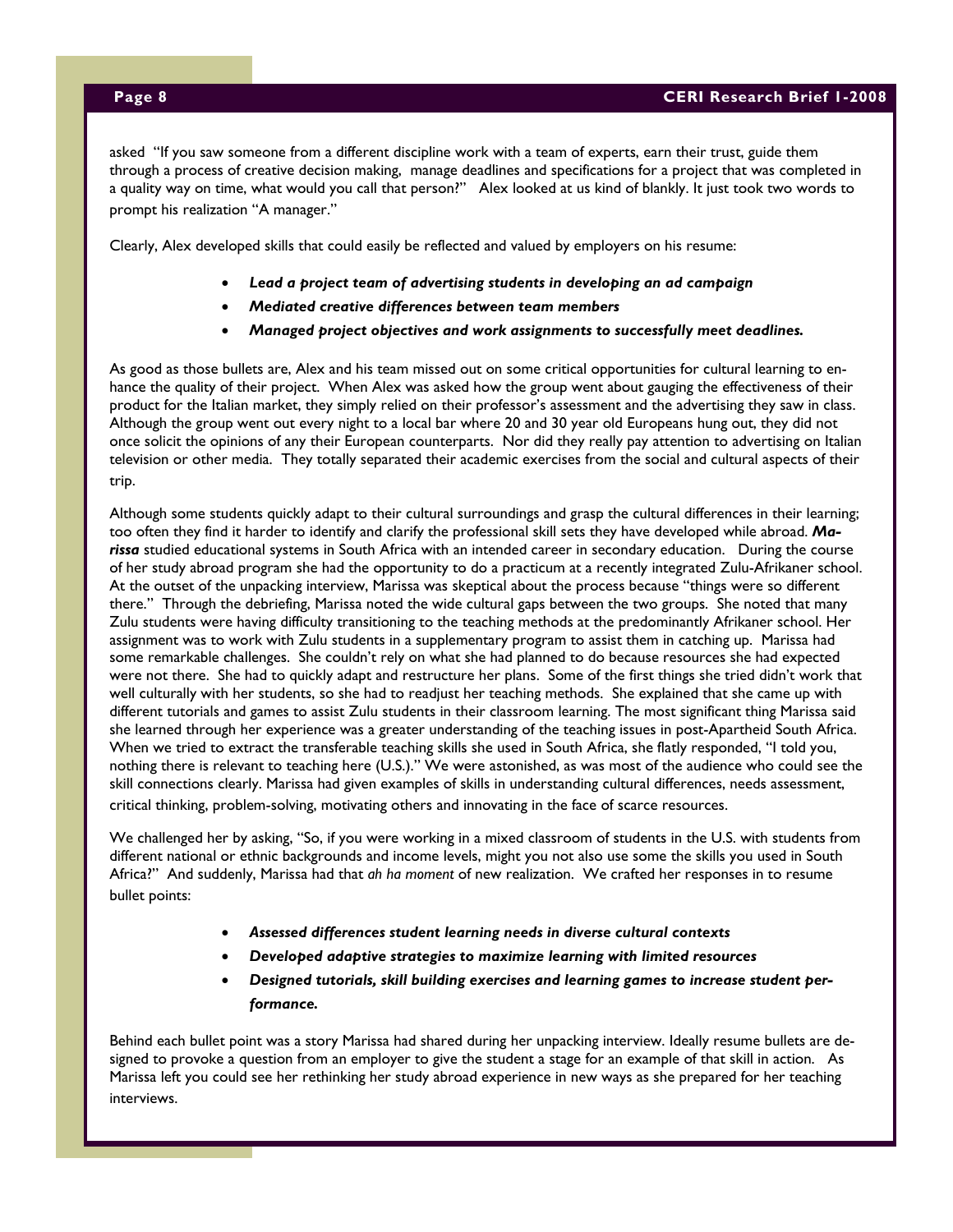## **Volume 1, Issue 1 Page 9**

Students enrolled in liberal arts programs and planning graduate study pose a little different scenario in debriefing. Take the case of *Jordan*, a senior planning on graduate school in chemistry. Like many students, she chose her study abroad program as a means of completing her general education requirements. A self-professed *science geek*, Jordan thought studying humanities in London was a far more palatable way of completing the courses she saw as a distraction from her scientific passions. She took a cadre of history courses taught by faculty at a British university. We approached the debriefing by discussing her experiences as examples of her role as a scholar in preparation for graduate study. She was skeptical that we would find anything worth going into her personal statement because "well, it's not science." What we had was a failure to recognize the process of scholarly inquiry across disciplines, and this gave us a focus. When probed about her studies, Jordan talked animatedly about how meaningful it was to see the locations featured in the history she was studying around London. It gave it *realness* beyond the books and lectures. She shared one of the biggest surprises about her experience was learning about the American Revolutionary War from the British perspective: "What was major to us was like 'whatever' to them." This became the key to unlocking Jordan's evidence-based scientific mind. We probed her on how she would resolve the differences between different cultural perspectives on history. How might she test her hypotheses? She talked about critically examining different sources for evidence. We then drew the conversation around to research projects she had accomplished in her undergraduate chemistry program, her observation of multidisciplinary approaches to scientific research, and the importance of hands on testing. How had she done that in London? Could that be why she found seeing historical locations so powerful in her learning? Through the rest of the debriefing we looked for ways to translate examples from her approach to studying humanities to her development as a scientific scholar. Jordan began to make connections about the ways she acquires new knowledge (hands on, observable fact), her ability to explore different perspectives on a topic (triangulation), and her skill in evaluating evidence before making a decision (expressed through curricular and adaptive skills learned in country). As she considered her personal statement for graduate school, Jordan felt she had a wider array of examples to draw upon to discuss her learning process more effectively.

## **Ripples in the Water: Where Are We Going**

At one of our early workshops a student who was preparing to go on her study abroad the following semester attended. She felt the workshop might help her be more purposeful in seeking out experiences while abroad. This student's perspective led to us opening the workshops to prospective study abroad participants as well as to the returnees. We also promoted a pre-unpacking workshop for faculty lead student groups before they departed. While not used widely, some faculty have regularly used the unpacking workshop as a predeparture orientation.

We have also developed a spin-off of the original *Unpacking Your Study Abroad Experiences* for our returning freshman seminar abroad participants. These students attend two-weeklong programs over the summer prior to their first semester at MSU. *Unpacking Your Freshman Seminar Abroad* workshops are required and are designed to help these first-year students reflect on the connections between what they've learned on their freshman seminar and their college career, with a special focus on the first year. Accordingly, our background information and reflective exercises for these workshops are primarily based on MSU's liberal learning goals as a means for setting the stage for their college learning. We do mention the competencies and skills we know to be important to employers and graduate schools. Students work in groups across the various freshman seminars abroad programs (currently in six countries), with each group focusing on one of the learning goals, *including integrated judgment, analytical thinking, advanced communication skills, cultural competence, and effective citizenship*. We debrief their discussions and then challenge them to think about how they might articulate the skills/competencies gained on their freshman seminar abroad to various audiences, such as their parents, friends, professors, and potential employers. Finally, students are encouraged to reflect on whether and how their freshman seminar abroad has influenced their academic and/or professional goals as well as their understanding of what it means to be a global citizen.

*"What we had was a failure to recognize the process of scholarly inquiry across disciplines, and this gave us a focus"*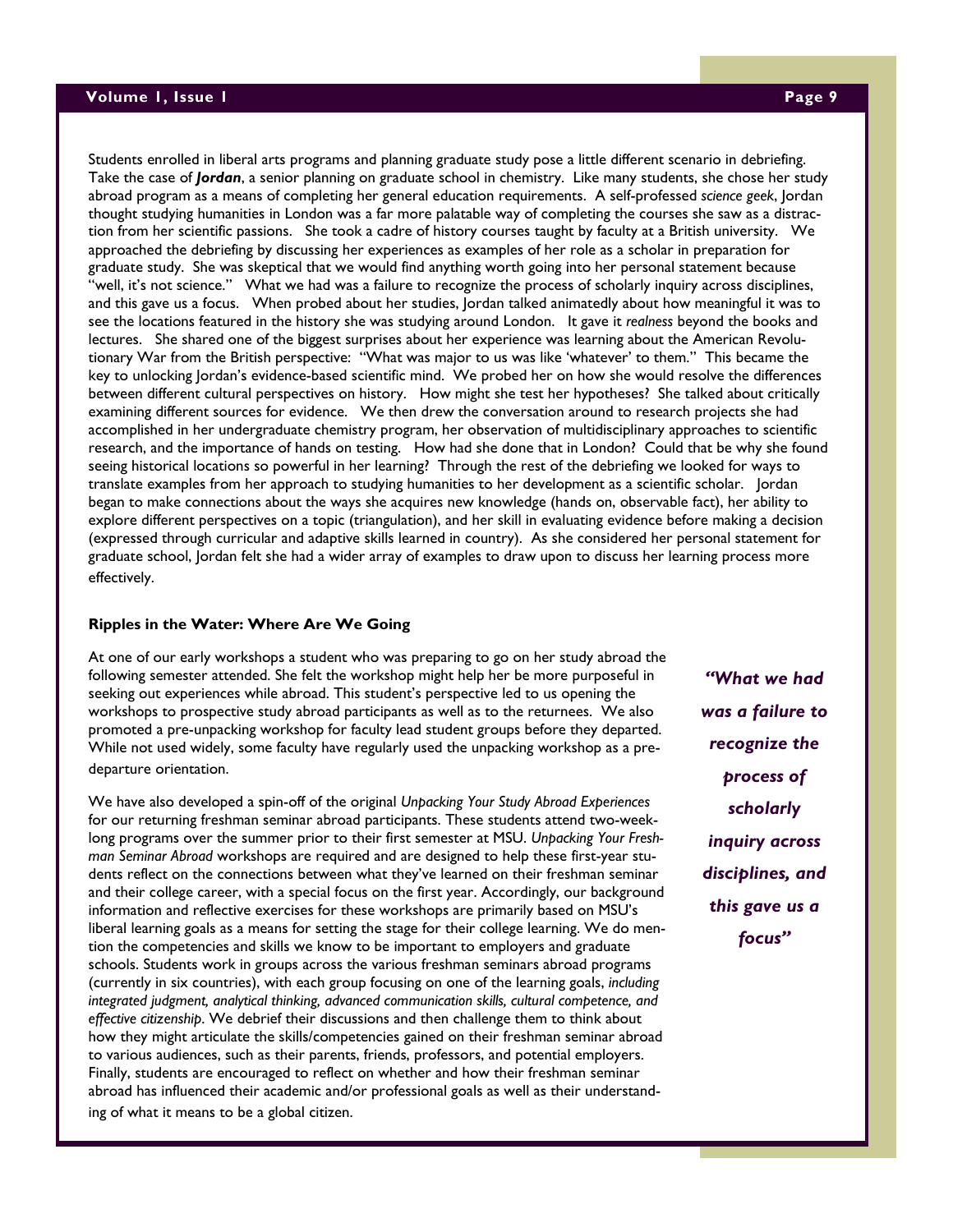# **Volume 1, Issue 1**

### **Conclusion**

Michigan State University Collegiate Employment Research Institute 113 Student Service

Phone: 517.884.1331 Fax: 516.355.8523 E-mail: leedyj@msu.edu From a career services perspective, one of our challenges is to get students to think more broadly about the array of experiences they've collected in which they have developed skills relevant to the workplace. Some of the most impactful learning experiences are not paid employment, but occur in study abroad, student organizations and service learning experiences. From our observations, students need help in making sense of their collegiate experiences and connecting their classroom, co-curricular and life experiences. Critical reflection and being able to articulate one's skills with meaningful examples is essential to ongoing professional development. Our work underscores the importance of helping students become more conscious of the transferable skills, knowledge and attitudes they gain which are assets in work and organizational settings.

Like many other study abroad offices, the MSU Office of Study Abroad had been trying diligently to attract students to post study abroad sessions that would help them reflect meaningfully on their experiences and integrate them into their personal, academic, and professional lives. It was not until we made the obvious connection with students' careers that students began to attend our workshops in large numbers. We learned from these sessions that personal and academic meaning come through a purposeful direction that students envision for themselves. We are encouraged by our workshops that students can gain significantly from participation in global education.

## **References**

Chickering, A. 1977 *Experience and Learning: an Introduction to Experiential Learning.* New Rochelle, NY: Change Magazine Press.

Chickering, A. 1969 *Education and Identity.* San Francisco: Jossey-Bass Publishers, c1993.

Collegiate Employment Research Institute 1998. *Recruiting Trends 1998-1999*. East Lansing, MI: Michigan State University.

Collegiate Employment Research Institute 1999. *Recruiting Trends 1999-2000*. East Lansing, MI: Michigan State University.

Collegiate Employment Research Institute 2002. *Recruiting Trends 2002-2003*. East Lansing, MI: Michigan State University.

Collegiate Employment Research Institute. 2004 *Recruiting Trends 2004-2005*. East Lansing, MI: Michigan State University.

Eyler J., Giles D. E., Schmiede. 1996. *A Practitioner's Guide to Reflection in Service-learning: Student Voices and Reflections.* A Technical Assistance Project funded by the Corporation for National Service. Nashville, TN: Vanderbilt University.

Knefelkamp, L.L. 2000 *Encountering Diversity on Campus and in the Classroom: Advancing Intellectual and Ethical Development.* Diversity Digest, Spring/Summer.

Kolb, D.A. 1984 *Experiential Learning: Experience As the Source of learning and Development.* Englewood Cliffs, NJ: Prentice-Hall.

Wenger, Etienne. 1999. *Communities of Practice: Learning, Meaning, and Identity*. Cambridge: Cambridge University Press.